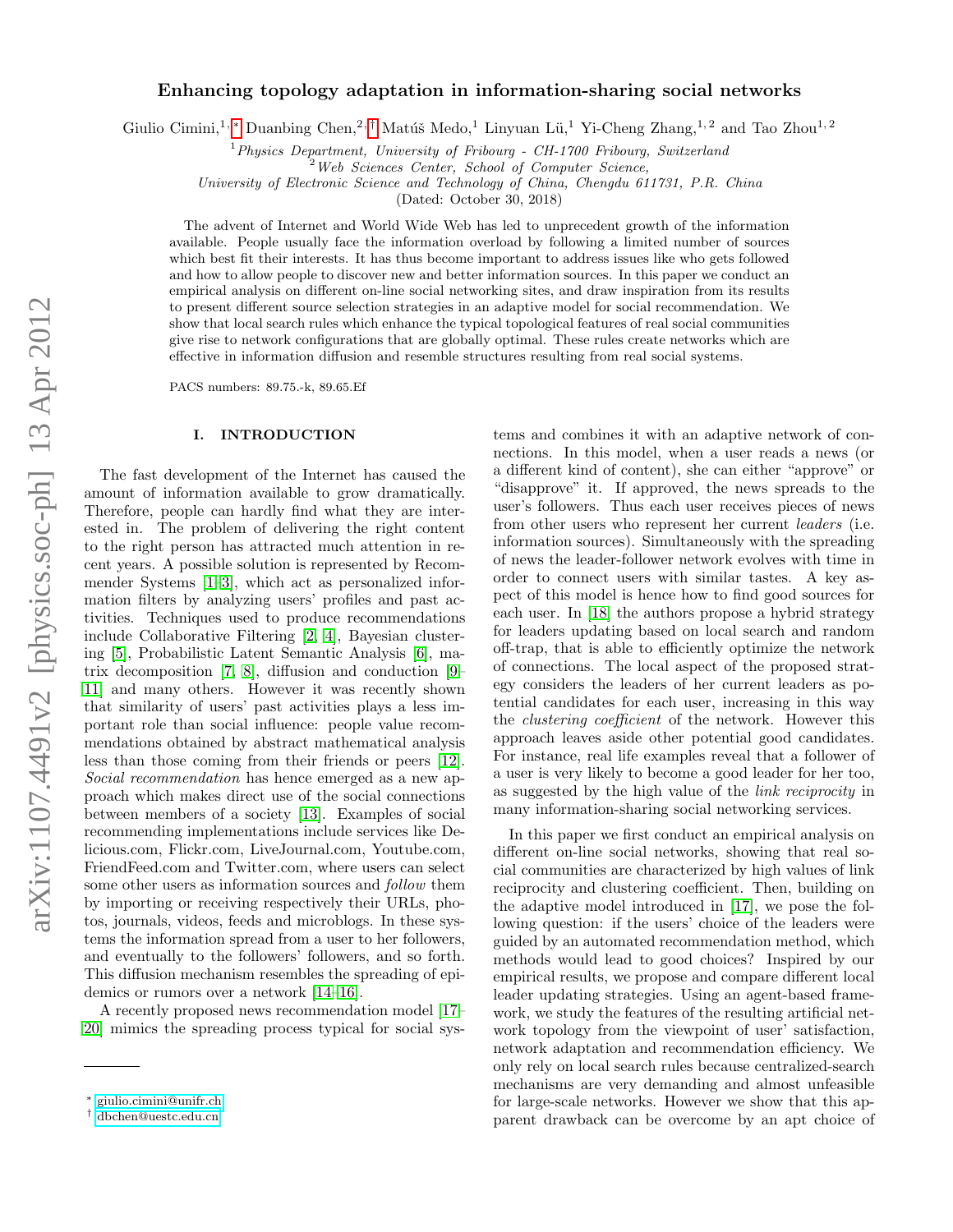<span id="page-1-0"></span>TABLE I. Statistics of social networking sites.

|                  | Delicious | Flickr     | LiveJournal | YouTube   | Friend-Feed |
|------------------|-----------|------------|-------------|-----------|-------------|
| Date of crawl    | 05-2008   | 01-2007    | 12-2006     | 01-2007   | 09-2009     |
| Number of users  | 854,357   | 1,715,255  | 5,203,764   | 1,138,499 | 513,588     |
| Number of links  | 2,521,187 | 22,613,980 | 76,937,805  | 4,945,382 | 19,810,789  |
| Mean user degree | 2.95      | 13.18      | 14.78       | 4.34      | 38.58       |
| Reciprocity      | 0.392     | 0.624      | 0.734       | 0.791     | 0.207       |
| Clustering       | 0.161     | 0.165      | 0.255       | 0.077     | 0.146       |

these rules: local awareness of the network becomes as effective as global knowledge in producing optimal topologies. Moreover we find that an effective local updating strategy actually enhances both reciprocity and clustering coefficient of the network, mimicking in this way the users' search of sources (or in general acquaintances) in social networks.

## <span id="page-1-1"></span>II. EMPIRICAL ANALYSIS

In this section we extract the features of five different on-line information-sharing social networking sites: delicious.com, flickr.com, livejournal.com, youtube.com and friendfeed.com. In these systems users form a social network and can share different kind of content respectively bookmarks, photos, blog articles, videos and feeds. Table [I](#page-1-0) gives an overview of the features of the different systems. Note that we excluded from the analysis both isolated nodes and self-loops. To describe the networks' topologies, we use the formalism of the adjacency matrix (whose entry  $a_{ij}$  equals one if there is a link from i to j, and zero otherwise) and measure two standard quantities:

• Link reciprocity  $(r)$  is the tendency of node pairs to form connections between each other and is defined as the ratio of the number of bi-directed links to the total number of links in the network [\[21\]](#page-9-17):

$$
r = \frac{\sum_{ij} a_{ij} a_{ji}}{\sum_{ij} a_{ij}} \tag{1}
$$

• *Clustering coefficient* (c) measures the tendency of the network to form tightly connected components and is defined as the ratio of the number of directed link triangles that exist among a user and her first neighbors to the total number of triangles that can exist among these users, averaged over all users [\[22\]](#page-9-18):

$$
c = \frac{\sum_{i} \sum_{jk} (a_{ij} + a_{ji})(a_{ik} + a_{ki})(a_{jk} + a_{kj})}{2[d_i(d_i - 1) - 2d_i^{+}]}
$$
 (2)

where  $d_i = \sum_j (a_{ij} + a_{ji})$  and  $d_i^{\leftrightarrow} = \sum_j a_{ij} a_{ji}$ are respectively the total degree and number of bidirected links of node i.

These quantities are the simplest and most widely used measures to describe the local link structures of a network and the relationships among close nodes (in terms of distance on the network). There are other important measures of network's topology, like node's degree or centrality, which do not focus on the interconnections between neighboring nodes and were consequently excluded from our analysis.

Delicious.com, previously known as del.icio.us, is the world-largest online bookmarking website. Users in delicious.com collect URLs as bookmarks; moreover, they can select other users to be their leaders (i.e. information sources) and *follow* them by importing their bookmarks. Hence we can naturally represent the delicious.com community by a directed leader-follower network. To extract the network's structure, we perform a crawl of the user graph by accessing the public web interface provided by the site: starting from a user, we follow her outgoing and incoming links to reach other users, and so on. This algorithm is known as breadth-first search (BFS) [\[23\]](#page-9-19). The dataset is being collected since May 2008, and it consists of 854,357 users and 2,521,187 directed links among them; out of these users, more than 99% belong to the giant component.

Flickr.com, Livejournal.com and Youtube.com are web services in which users can select other users as friends (leaders, as intended in this paper) to get access to their content (photos, blogs and video respectively). The leader-follower networks of these on-line communities were obtained in [\[24\]](#page-9-20) by crawling the large weakly connected component of the corresponding user graphs. The algorithm used for the crawl was again BFS with snowball method [\[25\]](#page-9-21): the data extraction starts from a set of seed users and then it expands by following the outgoing links of these users to reach new users, and so on. Friendfeed.com is a microblogging service in which users can share short messages to a list of contacts, who can comment back under the original messages. It is also a feed aggregator, importing data from several other services like Twitter, Facebook, YouTube, Flickr and Google Reader. The leader-follower network we analyze was crawled in [\[26\]](#page-9-22).

The summary of the results of our analysis is reported in Table [I.](#page-1-0) We immediately notice that both the level of link reciprocity and the degree of clustering in all social networks are significantly high—between four and five orders of magnitude larger than the respective val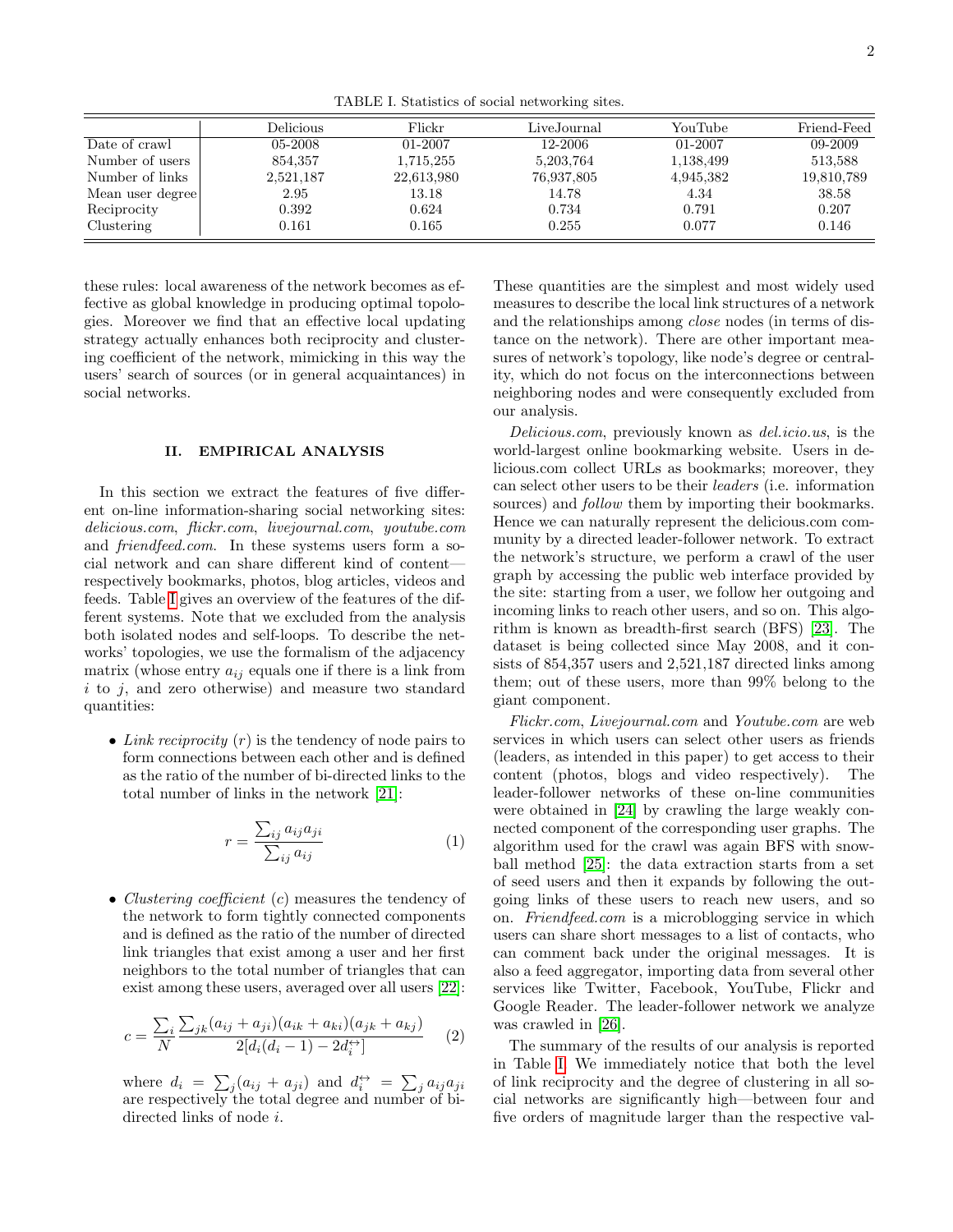ues in Erdös and Rényi random graphs [\[27\]](#page-9-23) with the same number of nodes and links as the real networks. This phenomenon has a natural explanation in informationsharing social communities: if two users have common interests each of them can likely provide the other with the right content; also, people tend to be introduced to other people via mutual friends, increasing the probability that two friends of a single user are also friends. In the following sections we will draw inspiration from these observations to define the topology evolution rules of an adaptive model for social recommendation.

# III. MODEL DESCRIPTION

We now briefly summarize the adaptive news recommendation model based on [\[17,](#page-9-14) [18\]](#page-9-16) that will be used for the study of different leader selection strategies.

The system consists of a network of U users, each connected to L other users (the user's leaders) by directed links. The value of L is fixed as users usually follow a limited number of sources. Users receive news from their leaders and eventually read and forward them to their followers. In addition, they can introduce new content to the system.

Evaluation of news  $\alpha$  by user  $i(e_{i\alpha})$  is either +1 (liked), −1 (disliked) or 0 (not read yet). Similarity of reading tastes of users i and j  $(s_{ij})$  is estimated by comparing users' past assessments: if i and j evaluated  $N_{ij}$  news in common and agreed  $A_{ij}$  times, their similarity can be measured in terms of the overall probability of agreement

<span id="page-2-1"></span>
$$
s_{ij} = \frac{A_{ij}}{N_{ij}} \left( 1 - \frac{1}{\sqrt{N_{ij}}} \right) \tag{3}
$$

where the term in the parentheses disadvantages user pairs with small overlap  $N_{ij}$  (which are more sensitive to statistical fluctuations). For  $N_{ij} \leq 1$ ,  $s_{ij}$  is replaced by a small positive value  $s_0$ , reflecting the fact that even when there are no users' evaluations, there is some base similarity of their interests. Apart from their ratings, no other information about users is assumed by the model.

Propagation of news works as follows. When news  $\alpha$ is introduced to the system by user i at time  $t_{\alpha}$ , it is passed from  $i$  to her followers  $j$  with a recommendation score proportional to their similarity  $s_{ij}$ . If this news is later liked by one of users  $j$  who received it, it is similarly passed further to this user's followers k (with recommendation score proportional to  $s_{ik}$ ), and so on. For a generic user k at time t, news  $\alpha$  is recommended according to its current recommendation score:

<span id="page-2-0"></span>
$$
R_{k\alpha}(t) = \delta_{e_{k\alpha},0} \left(1 - \tau^{-1}\right)^{t - t_{\alpha}} \sum_{l \in L_k} s_{kl} \, \delta_{e_{l\alpha},1} \qquad (4)
$$

Here  $L_k$  is the set of leaders of user k and  $\delta$  is the Kronecker symbol:  $\delta_{e_{k\alpha},0} = 1$  only when user k has not read news  $\alpha$  yet and  $\delta_{e_{l\alpha},1} = 1$  only if user l liked news  $\alpha$ . The sum represents the instance of a user receiving the same news from multiple leaders—recommendation scores are summed up in this case, reflecting that a news liked by several leaders is more likely to be liked by this user too. Finally, to allow fresh news to be accessed fast, recommendation scores are exponentially damped with time, with  $\tau \in (1,\infty)$  being the scale of the damping.

Simultaneously with the propagation of news, connections of the leader-follower network are periodically rewired to drive the system to an optimal state where users with high similarity (taste mates) are directly connected. When rewiring occurs for user  $i$ , the leader with the lowest similarity value  $(j)$  is replaced with a new user (k) if  $s_{ik} > s_{ij}$ . There are different selection strategies for picking new candidate leaders:

- 1. Random rewiring. k is simply a user picked at random in the network.
- 2. Local rewiring. k is the user in the neighborhood of user i with the maximum value of  $s_{ik}$ . This mechanism is based on the observation that two users who have common acquaintances are likely to have similar interests. As will be discussed in the next section, there are different ways to define such neighborhood.
- 3. Hybrid rewiring. Random rewiring is used in some cases and local rewiring in the others. This mechanism mimics both users searching for friends among friends of friends (local rewiring) and having casual encounters which may lead to long-term relationships (random rewiring).
- 4. Global rewiring. k is the user who maximizes  $s_{ik}$ among all users  $U$  (this is a local rewiring with the neighborhood being the whole network).

#### A. Topology adaptation

The search for new and better information sources is a fundamental feature of many social communities. In the model described above, the leader updating procedure is intended to drive the network to an optimal state where users with high similarity are directly connected, so that the system is able to efficiently deliver right news to right users. Among the rewiring strategies described above, global search mechanism like the Global rewiring are very demanding for large-scale networks and also unfeasible without a centralized control, whereas, the Random rewiring is very inefficient as good new leaders are hardly found by chance. One is therefore constrained to use local search rules. The basis of the Local rewiring is to define the "neighborhood" of a user, i.e. a set of close users in the network who stand for possible candidate leaders. The choice of a specific neighborhood should be clever enough to allow users to actually find their taste mates. For instance, the pool of candidate leaders should not be too large, as in this case the search becomes unmanageable for the system. On the other hand, if the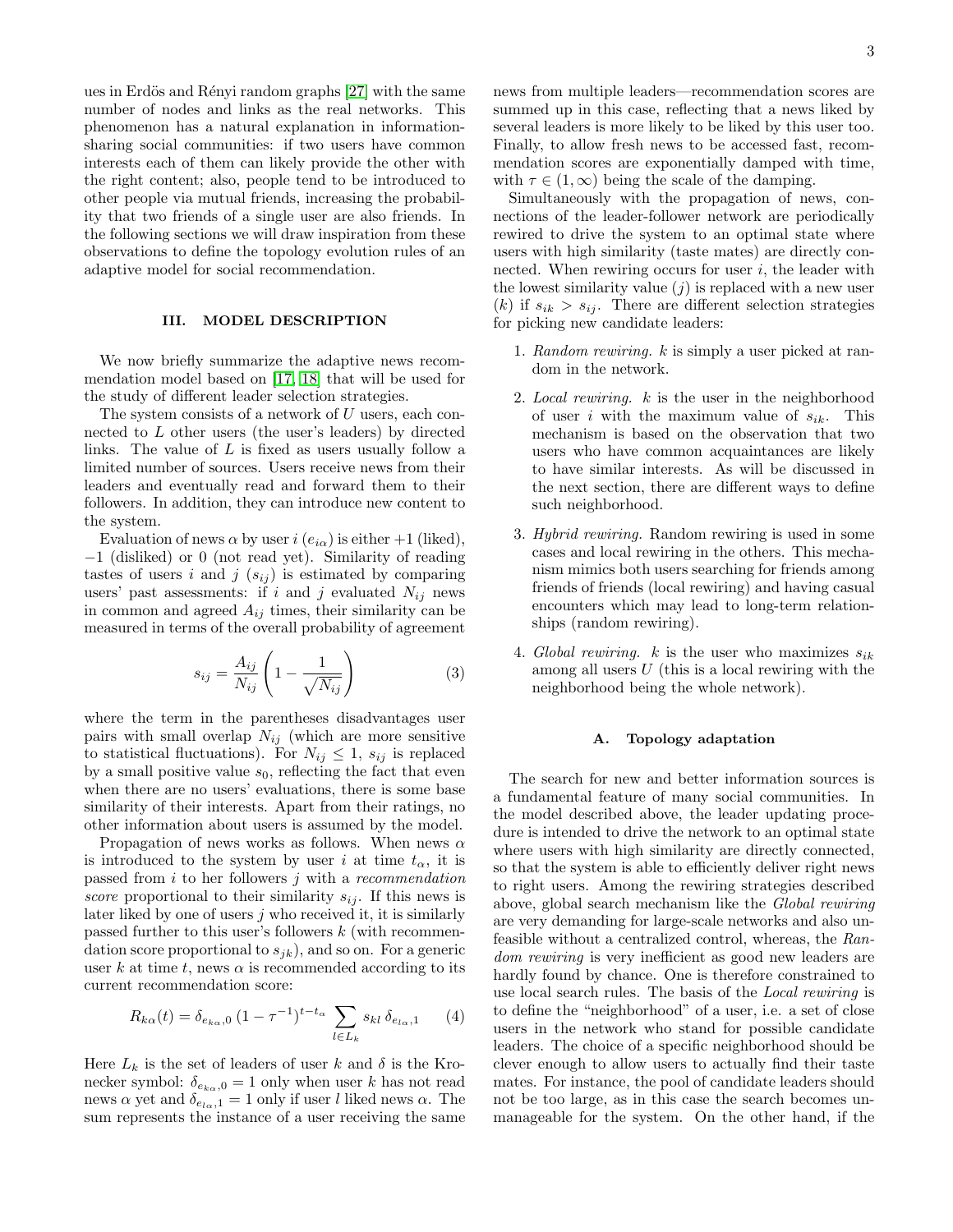

<span id="page-3-0"></span>FIG. 1. Local network structure of one user. Links' directions reflect how information flows between users.

neighborhood size is very small (compared to the whole network) the rewiring may stop at a sub-optimal assignment of leaders: the topology evolution halts if users' better leaders are at some moment out of the neighborhoods (they can never be reached), meaning that the algorithm got trapped in a sub-optimal state [\[18\]](#page-9-16). A possible solution to this problem is to employ some percentage of randomness in the selection, as in the *Hybrid rewiring*. In this way users may happen to get connected regardless of their distance, and the pool of candidate leaders for each user is potentially the whole network. In the following analysis we will always make use of a Hybrid rewiring with 10% of randomness, to exploit mainly the local search but to avoid trapping in a local minimum (see [\[18\]](#page-9-16) for a detailed study of the effect of the randomness percentage on the rewiring efficiency).

#### B. Neighborhood definition

We shall now define the "neighborhood", i.e. the set of candidate leaders exploited by the Hybrid rewiring. The local network structure from a user's viewpoint is represented in Figure [1.](#page-3-0) At distance one from the user there are two sets of users: her *leaders*  $(L)$  and  $follow$ ers  $(F)$ . L and F form the first layer from the user. At distance two, we find four different sets of users: her leaders' leaders (LL), leaders' followers (LF), followers' leaders  $(FL)$  and followers' followers  $(FF)$ . These sets form the second layer from the user. Notice that the described sets may overlap with each other (e.g. a user can be leading but also following another user). Given such scheme of the local network structure, we have to consider which of these sets contain potential good leaders for the user.

Apart from the current set of leaders L, the first layer contains a good set of candidates—represented by F. Indeed if user  $i$  is a good leader of user  $j$ , meaning that  $j$  obtains valuable information from  $i$ , then  $i$  and  $j$  are likely to have some common interests and the similarity between them can be high. Hence also user  $j$  can provide user  $i$  with the right content and be a good information source for her. This assumption is supported by the high value of the link reciprocity in many information-sharing social networks (see Table [I\)](#page-1-0). Including  $F$  in the candidate set hence increases the probability of having reciprocal links. However, this set may be too small to be considered alone. Therefore we move further to the second layer. The leaders' leaders set (LL) was considered in [\[18\]](#page-9-16) where the authors observed that since user  $j$  obtains valuable information from her leader  $i$  and such information may come from  $i$ 's leaders, then  $j$  can have similar interests with i's leaders and benefit from following them. Again this assumption is supported by the high value of the clustering coefficient in many social networks (Table [I\)](#page-1-0). Analogous considerations lead us to take into account also the  $LF$ ,  $FL$  and  $FF$  sets.

In the following sections we will study the behavior of the described model when different rewiring methods are employed. When using Hybrid rewiring, we will denote it by the neighborhood that it exploits. For instance it will be named as LL if only leaders' leaders are considered as candidates, and  $LL + F$  if also followers are included.

# IV. RESULTS

For numerical tests of the model, we use an agentbased framework within an artificial network. Tastes of user  $i$  are represented by a  $D$ -dimensional binary vector  $t_i$  and attributes of news  $\alpha$  by a D-dimensional binary vector  $\mathbf{a}_{\alpha}$ . A taste vector is assigned to each user at the beginning of the simulation, whereas, news have their attributes assigned when they enter the system. Each vector has a fixed number,  $D_A$ , of elements equal one (active tastes) and all remaining elements equal zero. We always set the system so that all mutually different user taste vectors are present exactly once:  $U = \begin{pmatrix} D \\ D_A \end{pmatrix}$  [\[28\]](#page-9-24). This also means that the taste vectors of two users differ at least in two elements. Hence we define as "taste-mates" users with exactly two different taste vector elements. Opinion of user i about news  $\alpha$  is based on the overlap of the user's taste vector with the news's attribute vector

$$
\Omega_{i\alpha} = (\mathbf{t}_i, \mathbf{a}_{\alpha}) \tag{5}
$$

where  $(\cdot, \cdot)$  is a scalar product of two vectors. If  $\Omega_{i\alpha} \geq \Delta$ user *i* likes news  $\alpha$  ( $e_{i\alpha} = +1$ ), otherwise she dislikes it  $(e_{i\alpha} = -1)$ . Here  $\Delta$  is the users' approval threshold.

Simulation runs in discrete time steps. In each step, an individual user is active with probability  $p_A$ . When active, the user reads and evaluates the top R news from her recommendation list and with probability  $p<sub>S</sub>$  submits a new news with attributes identical to the user's tastes.

To build the artificial leader-follower network for the spreading of news, we always start from an initial network configuration with random assignment of leaders to users. Then we use the chosen rewiring strategy to update the connections after every u time steps.

Parameters values used in all following simulations are reported in Table [II.](#page-4-0)

To measure the system's performance we use:

• *Approval fraction*, the ratio of news approvals to all assessments: it tells us how often users are satisfied with the news they read and is defined as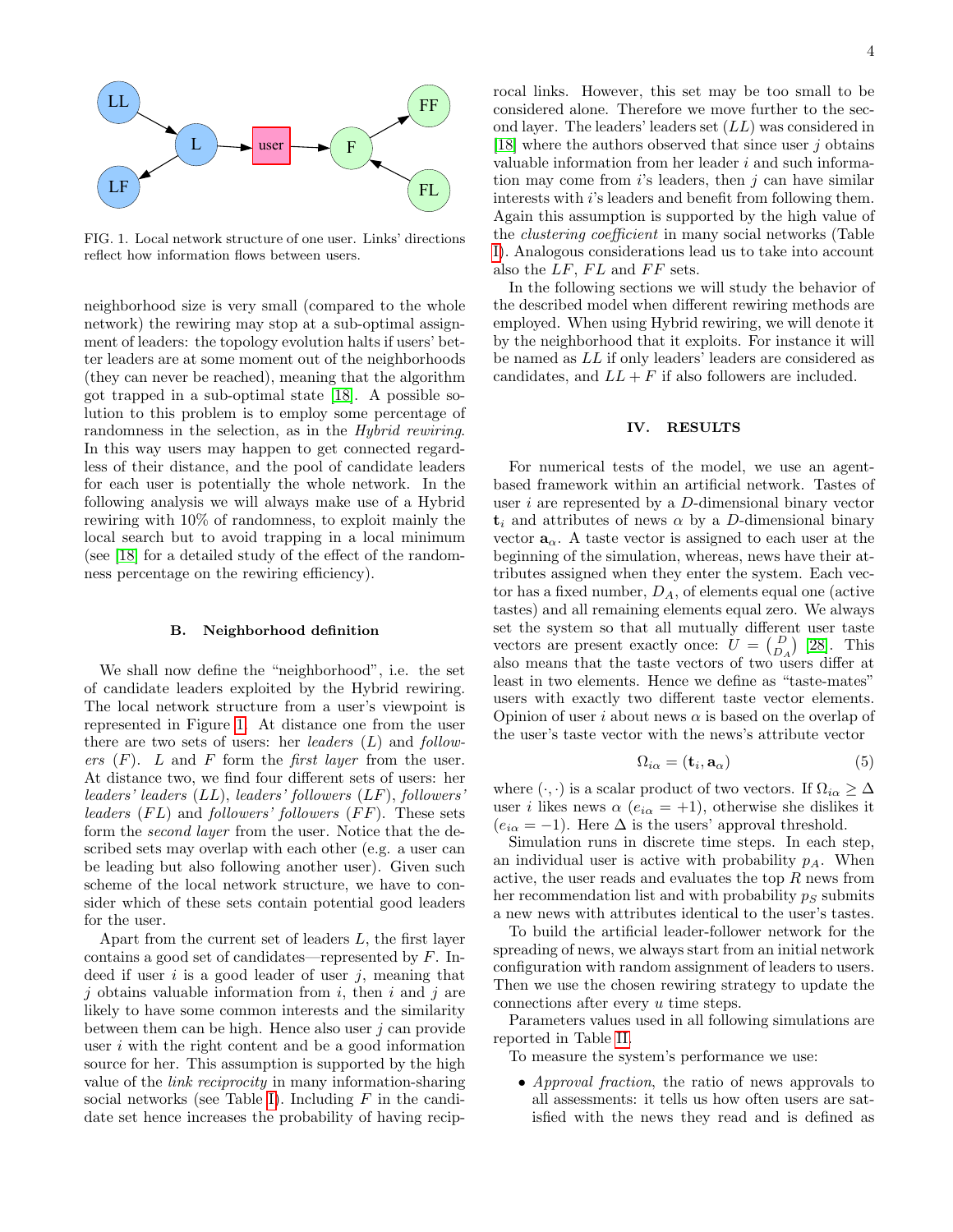<span id="page-4-0"></span>TABLE II. List of parameters used in simulations.

|                                    | symbol         | value |
|------------------------------------|----------------|-------|
| Number of users                    |                | 3003  |
| Number of leaders per user         | L              | 10    |
| Dimension of taste vectors         | D              | 14    |
| Number of active tastes per vector | $D_A$          | 6     |
| Users' approval threshold          |                | 3     |
| Probability of being active        | $p_A$          | 0.05  |
| Probability of submitting a news   | $p_S$          | 0.02  |
| Number of news read when active    | R.             | 3     |
| Period of the rewiring             | $\mathfrak{u}$ | 10    |
| Scale of the time decay            | $\tau$         | 10    |
| Base similarity for users          | $s_0$          |       |

 $\sum_{i\alpha} \delta_{e_{i\alpha},1}/\sum_{i\alpha} \delta_{|e_{i\alpha}|,1}$  (here again  $\delta$  is the Kronecker symbol). In general this quantity can be affected by many factors other than system's performance; however it is a significant measure to consider as the main goal of any recommender system is to have users satisfied with what they are recommended—this is a necessary condition for the service to work.

• Average differences, the average number of vector elements in which users differ from their leaders: it is defined as  $\sum_i \sum_{l \in L_i} ||\mathbf{t}_i - \mathbf{t}_l||_1 / UL$  (here  $||.||_1$ is the 1-norm) and measures how well the network has adapted to users' tastes. This is an important quantity to consider as our recommendation method is based on an adaptive network evolution with the aim of having taste-mates directly connected. Achieving a low value of average differences is thus a sign of good network adaptation.

Figure [2](#page-4-1) shows the approval fraction (a) and the average differences (b) at different times steps of the network's evolution and for different definitions of the neighborhood exploited by the Hybrid rewiring. Global and Random methods are shown as benchmarks. We observe that any strategy gradually improves both approval fraction and average differences. As expected, if we limit the pool of candidate leaders to  $F$ , users are not much satisfied because they can hardly find good information sources. This is the result of having considered a very small set (the average number of followers for a user equals  $L$ ). If instead we define  $LL$  as the neighborhood, as in [\[18\]](#page-9-16), we significantly improve both users' satisfaction degree and network's adaptation speed. This is because the candidate set is much wider in this case—there are on average  $L[L-r-(L-1)(c+Lq/2)]$  different leaders' leaders for a users, and this number is much greater than L for typical values of r, c and q (here q is the probability that four users are linked in a closed square structure). To further improve the performance of the system, we expand the candidate pool to  $LL + F$ . With this definition of the neighborhood we promote at the same time the reciprocity and the clustering coefficient



<span id="page-4-1"></span>FIG. 2. Evolution of approval fraction (a) and average differences (b) for different rewiring strategies (single realization of the system). Since taste-mates have exactly two different taste vector elements, the lowest possible value of the average differences is two, which corresponds to a globally optimal assignment of leaders in the network [\[29\]](#page-9-25).

of the network, obtaining a surprising effect: both approval fraction and average differences become as good as the ones obtained by the Global rewiring, i.e. by considering the whole network as the candidate leader set. In other words, such a small local scale turns out to be as representative as a whole-network scale. Hence further expanding the candidate set to the whole second layer (i.e.  $LL + LF + FL + FF + F$ , or  $2<sup>nd</sup> layer + F$  for shortness) does not bring to any substantial improvements.

We also measure the values of link reciprocity and clustering coefficient in the network. We firstly introduce two reference values for  $r$  and  $c$ . In the initial random network the average probability to find a reciprocal link between two connected vertices is simply equal to the average probability of finding a link between any two vertices, which is given by  $(UL)/[U(U-1)] = L/(U-1)$ . Hence we have  $r_0 = L/(U - 1)$ . This equality also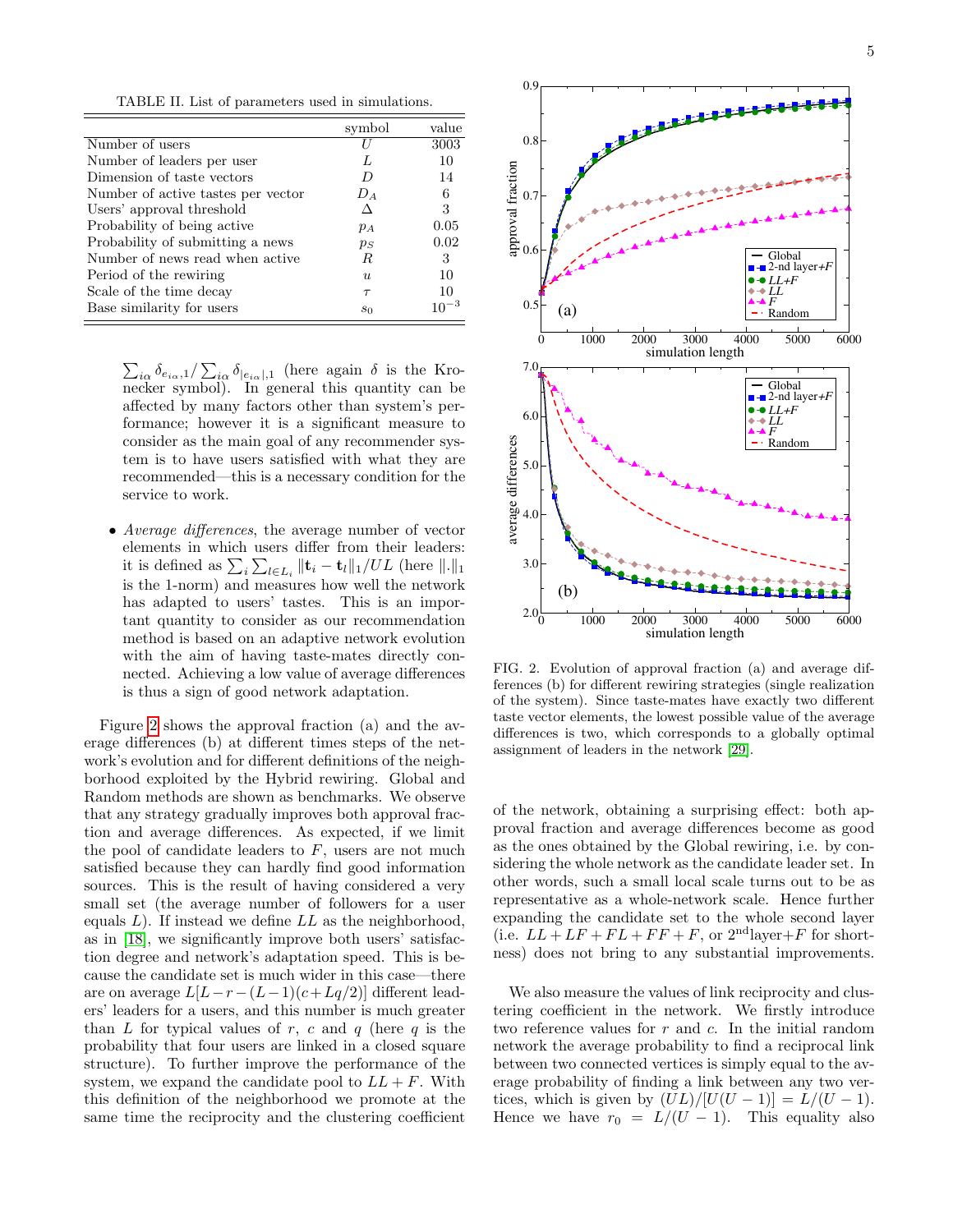<span id="page-5-0"></span>TABLE III. Statistics of artificial networks at equilibrium for different rewiring strategies. The numbers in parenthesis are the errors on the last significant figures. a.f. and a.d. stand for approval fraction and average differences, respectively. The reference values for r and c in our setting are  $r_* = 0.208$  and  $c_* = 0.053$ .

|              | Global   | $2^{\text{nd}}$ layer $+F$ | $LL+F$   | LL       |          | Random   |
|--------------|----------|----------------------------|----------|----------|----------|----------|
| a.f.         | 0.870(4) | 0.870(4)                   | 0.866(2) | 0.735(6) | 0.670(5) | 0.739(1) |
| a.d.         | 2.35(2)  | 2.35(3)                    | 2.43(1)  | 2.54(6)  | 3.85(4)  | 2.86(2)  |
| $\mathbf{r}$ | 0.63(2)  | 0.65(2)                    | 0.61(1)  | 0.13(1)  | 0.85(1)  | 0.12(0)  |
| с            | 0.24(2)  | 0.27(2)                    | 0.25(1)  | 0.17(1)  | 0.01(0)  | 0.03(0)  |
| $1 - \alpha$ | 0.96(2)  | 0.96(1)                    | 0.97(1)  | 0.96(1)  | 0.81(0)  | 0.82(0)  |
| $1-\beta$    | 0.10(4)  | 0.10(3)                    | 0.07(2)  | 0.04(3)  | 0.28(0)  | 0.32(0)  |

holds for the probability to find a closed link triangle between three users, hence  $c_0 = L/(U - 1)$ . Instead if the network is in a structure-less optimal configuration where each user has randomly chosen L of her  $N = D_A(D - D_A)$  taste-mates as leaders, then the value of the reciprocity becomes  $r_* = L/N$ . Besides in this network state the probability that two taste-mate neighbors of a user are also taste-mates with each other is given by  $(D-2)/(N-1)$ . To show this, consider two taste mate users: there are  $(D_A - 1) + (D - D_A - 1) = D - 2$ other users who are taste mates with both of them and  $(D_A - 1)(D - D_A - 1) = N - D + 1$  who are taste mates with only the first of them. The clustering coefficient is given by the above-mentioned probability conditional to the existence of a link:  $c_* = [(D-2)/(N-1)][L/N]$ .

The stationary values of  $r$  and  $c$  are reported in table [III.](#page-5-0) For any rewiring method, the reciprocity coefficient increases with respect to its initial value  $r_0$ . As expected, the final value of  $r$  is very high with  $F$  (by construction, F promotes reciprocity) and low for Random and LL. In the latter cases,  $r$  becomes close to  $r_*$ . The other methods achieve similar values of  $r$ , which are comparable with the ones of real social networks. The clustering coefficient shows an opposite trend: starting from  $c_0$ , it becomes very large with  $LL$  (by construction), whereas, it remains quite small for Random and F—converging to values close to  $c_$ <sup>\*</sup>. For the other methods c's stationary values are again comparable with the ones of real social networks.

The fact that the values of  $r$  and  $c$  in our artificial network are high is not surprising, as the local search strategies are built with the aim of enhancing these quantities. Since our main purpose is not to model the evolution of a real social network, we only provide a quantitative comparison for reciprocity and clustering values in real and artificial systems: In the adaptive model each user has  $L = 10$  connections, which is of the same order of magnitude of the average degree of a user in the studied real social communities (Table [I\)](#page-1-0), hence the link densities in these systems are comparable. The values of r and c in our artificial system (which are not set by hand but result from the topology adaptation) and in real networks also are of the same magnitude. We can conclude that these networks, despite having different size, exhibit similar local link patterns.

At last, we discuss the efficiency of the modeled recommender system. When making recommendations, it is possible to fall into two different kinds of error: recommending content that users wouldn't like, and not recommending content that users would like. These errors are known respectively as of type I (false positives) and of type II (false negatives) [\[30\]](#page-9-26). To complete the picture, true positives are recommendations of content that users would like, and true negatives are lacks of recommendation of content that user wouldn't like. Note that false positives upset users but false negatives do not (i.e. a type I error has more serious consequences than the other), hence a good recommendation engine should mainly reduce false positives. We further introduce the specificity  $(1 - \alpha)$  and the sensitivity  $(1 - \beta)$  of the recommendation system as the ability to avoid respectively false positives and false negatives [\[31\]](#page-9-27):

$$
1 - \alpha = \frac{\text{TN}}{\text{TN} + \text{FP}} \quad , \quad 1 - \beta = \frac{\text{TP}}{\text{TP} + \text{FN}}
$$

where TP, TN, FP and FN are respectively the number of true positives, true negatives, false positives and false negatives. To measure these quantities in our artificial setting, we define  $\alpha$  as the average number of wrong recommendations for a news over the number of users who might dislike this news—given by  $\sum_{k=0}^{\Delta-1} {D_A \choose k} {D-D_A \choose D_A-k},$ and  $1 - \beta$  as the average number of good recommendations for a news over the number of users who might like this news—given by  $\sum_{k=\Delta}^{DA} {D_A \choose k} {D-D_A \choose D_A-k}$ .

Table [III](#page-5-0) also reports the stationary values of specificity and sensitivity for the recommender system when different source selection strategies are employed. Specificity is remarkably high for all methods, especially for the best performing ones, hence the number of false positives in the system is very low. Sensitivity shows instead an opposite trend: Random and  $F$  updating strategies are the best performing now. We see that the effort of reducing one type of error results in increasing the other type, as it generally happens in statistical tests. In our case the reason behind this phenomenon is the presence of tightly connected components in the system: in a highly clustered network news have few paths to spread far from the users who post them (and the spreading process takes long time), hence they tend to remain localized. As a consequence, few users receive a news but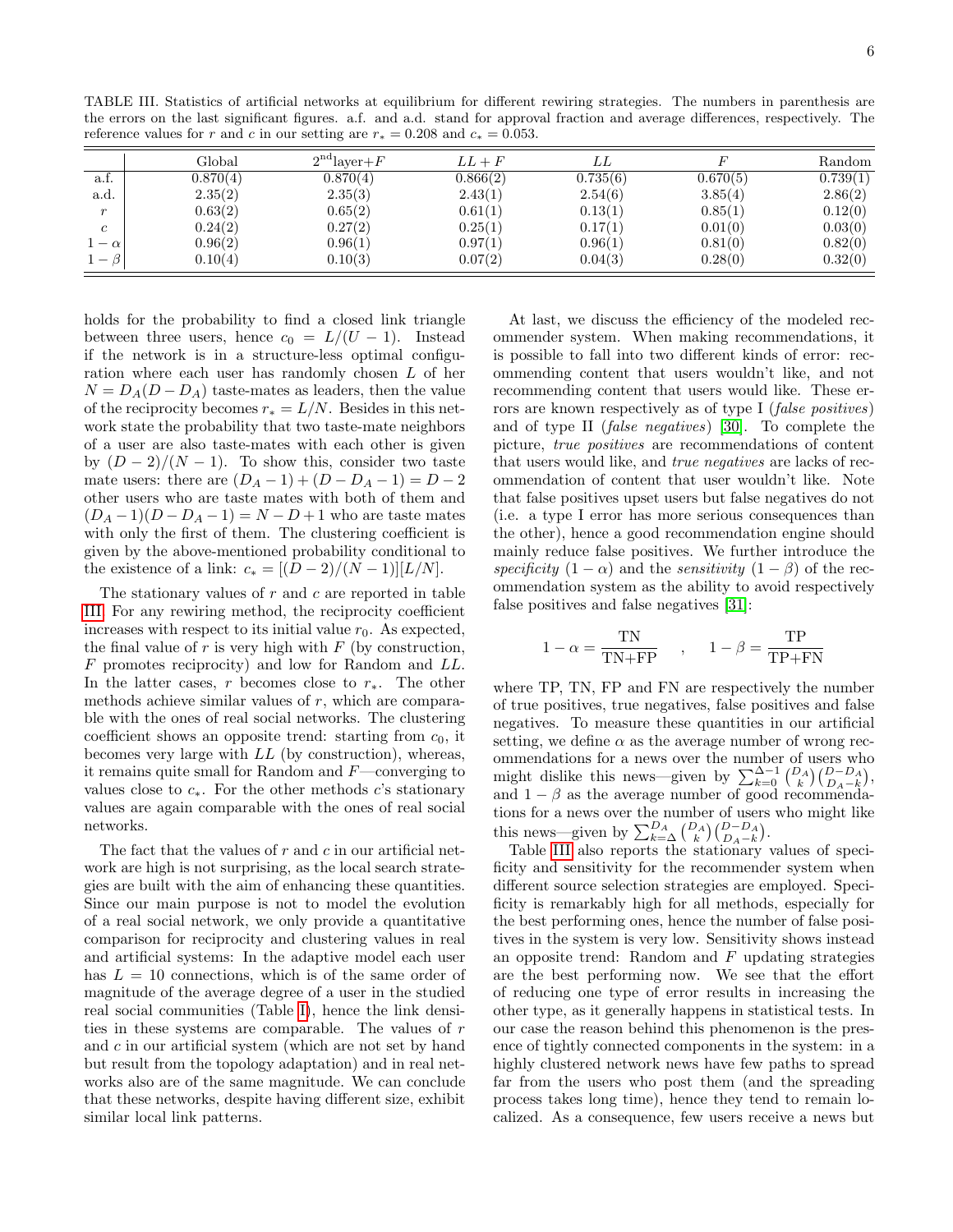almost all of them like it. When clustering is low, a news has more spreading directions, hence it can reach many users but more of them eventually dislike it. However we are mainly interested in having a recommender system with high specificity, and in this respect simple local strategies like  $LL + F$  again perform at the same level of global search in generating optimal network structures for recommending and sharing information.

# V. CONCLUSION

How to recommend the right content to the right person and which are this person's favorite information sources are fundamental questions in the age of information overload. In this work we exploited a recently proposed news recommendation model which combines similarity of users' past activities and social relationships to obtain recommendations, and which mimics the spreading process typical for social systems where the network of connections continually evolves with time [\[17\]](#page-9-14). The topology evolution is intended to provide users with newer and better information sources. Since global optimization of the users' connections is computationally prohibitive for a large system, a key issue of the model is where to find good new leaders for users. Taking real life as inspiration, we designed different local leader search strategies which mimic the users' search of sources in real social communities. We then studied the resulting evolution and properties of our artificial system and showed that with these local search rules the users' community can self-organize into optimal topologies which are equivalent to the ones that can be generated by global knowledge of the system. Indeed the resulting artificial networks have high values of reciprocity and clustering, as similar to the real information-sharing social communities studied in section [II.](#page-1-1) Therefore our automated abstract rules help to create networks which not only are effective for the spreading of information but also resemble structures resulting from real human activity.

We would like to remark that our main goal is not to model the evolution of a real network. The recipes we proposed for the optimization of local network connections are instead a valuable tool which may find application in many systems other than the recommendation model presented in this paper—among which social and p2p networks are just a few examples. The observed features of the studied social networks suggest that these local rules for topology adaptation also stand for possible mechanisms underlying the microscopic evolution of real social communities [\[32\]](#page-9-28).

Finally we recall that the adaptive recommendation model presented in this work is new as it combines similarity-based and social recommendation with the spreading of news. An agent-based framework as the one we used in this work represents an ideal playground for testing and of the model and can significantly contribute to our understanding of the system [\[33\]](#page-9-29). In past works it was used to assess the filtering efficiency of the system [\[18\]](#page-9-16) and to study the formation of scale-free leadership structures [\[20\]](#page-9-15). In this work it was employed to test and validate the proposed strategies for network adaptation, a task which would have been hard to achieve in a field study with real users. Agent-based modeling is also useful for comparing our method with other recommendation techniques (Appendix [A](#page-6-0) and [\[17\]](#page-9-14)). In addition to our efforts to have robust simulation results (Appendix [B\)](#page-8-0), it still would be beneficial to have direct empirical input for user behavior. We are working on an on-line implementation of the system and we expect to have in the close future relevant data about real user actions, which will be valuable material for future research.

The basic feature of our model is recommendations coming from sources selected by the users themselves. As there is increasing evidence that users are more inclined to buy products [\[34\]](#page-9-30) or like contents [\[35\]](#page-9-31) recommended by friends or trusted peers than by others or by abstract mathematical algorithms, our new adaptive recommendation method is a promising candidate to be employed in various social and commercial applications.

#### ACKNOWLEDGMENTS

This work was partially supported by the Future and Emerging Technologies programmes of the European Commission FP7-ICT-2007 (project LiquidPublication, grant no. 213360) and FP7-COSI-ICT (project QLectives, grant no. 231200), by the Swiss National Science Foundation (grant no. 200020-121848), by the National Natural Science Foundation of China (grant nos. 60973069, 90924011 and 60903073) and by the International Scientific Cooperation and Communication Project of Sichuan Province in China (grant no. 2010HH0002). G. Cimini and D. Chen contributed equally to this work.

## <span id="page-6-0"></span>Appendix A: Comparison with other recommender systems

In the adaptive model proposed here, the recommendation process is based on the computation of users' similarity scores from their past assessments. In this respect, the model is similar to a widely-adopted recommendation technique: memory-based collaborative filtering (CF) [\[2,](#page-9-2) [4\]](#page-9-3). The idea behind CF is to make predictions about the interests of a user by collecting past preferences from the community the user belongs to, with the underlying assumption that those users who agreed in the past tend to agree again in the future. In particular, in memory-based CF the recommendation score for an object is computed as a weighted average of ratings given by other users with weights proportional to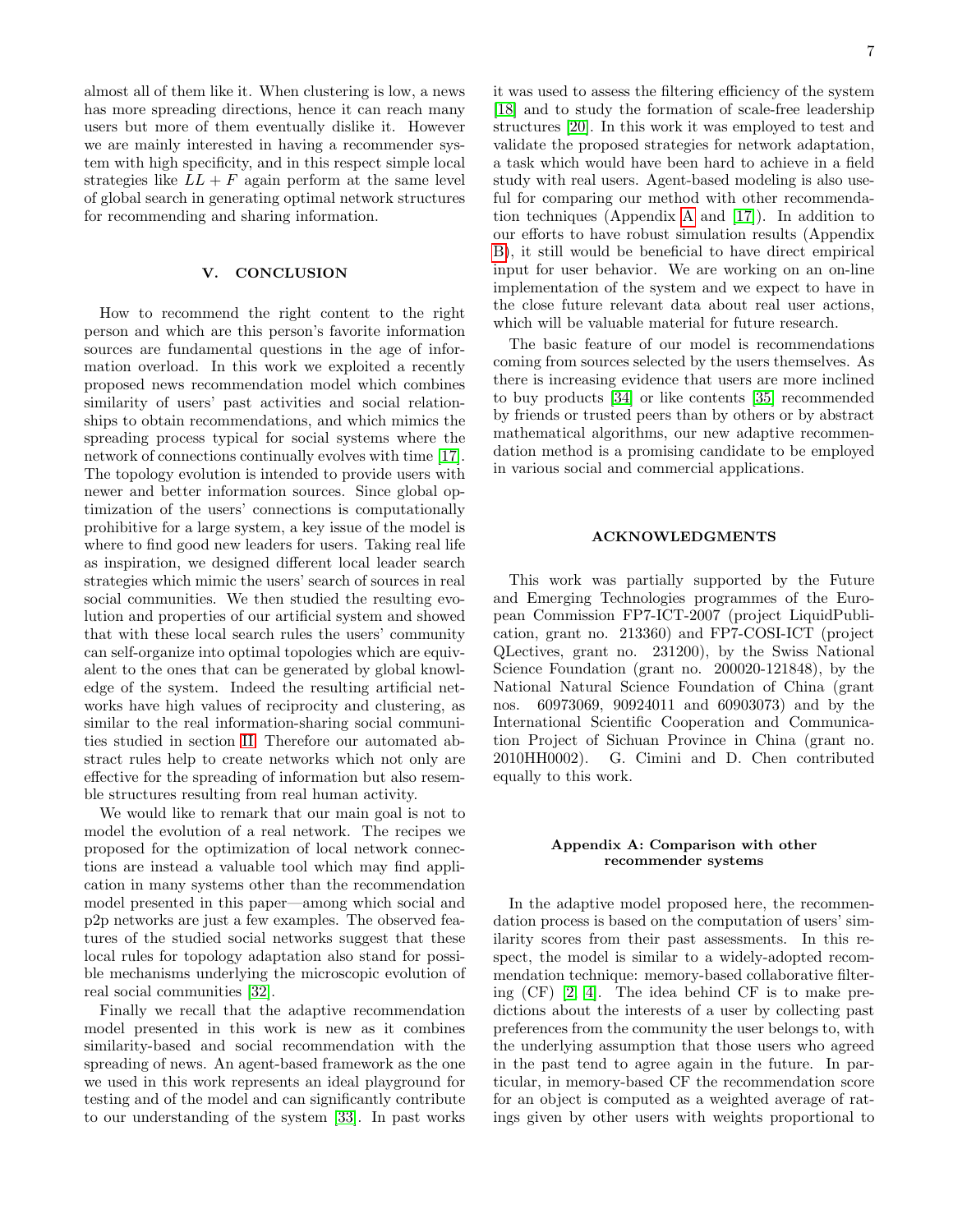the similarity between users [\[36\]](#page-9-32):

$$
R_{i\alpha}^{\text{CF}} = \frac{\sum_{j=1}^{U} s_{ij} e_{j\alpha}}{\sum_{j=1}^{U} s_{ij}}
$$
(A1)

where  $e_{i\alpha}$  is user j's opinion about object  $\alpha$ . An alternative approach is to consider for each user only the top-L more similar users and solely use their assessments to compute the recommendation scores [\[36\]](#page-9-32):

$$
R_{i\alpha}^{\text{top-L CF}} = \frac{\sum_{j \in \text{top-L}_i} s_{ij} e_{j\alpha}}{\sum_{j \in \text{top-L}_i} s_{ij}} \tag{A2}
$$

Recently, diffusion-based methods were employed to efficiently extract the similarity between objects or users [\[9,](#page-9-8) [10\]](#page-9-33). Among these methods, which can be considered as extensions of CF, the probabilistic spreading (ProbS) algorithm was shown to outperform other standard memory-based CF techniques [\[9,](#page-9-8) [11\]](#page-9-9). ProbS is based on the bipartite network of  $U$  users and  $O$  objects, where a link between user i and object  $\alpha$  exists if  $\alpha$  was collected by i (meaning that the relative entry of the bipartite adjacency matrix  $b_{i\alpha}$  equals one, and zero otherwise). For each user  $i$ , ProbS assigns objects an initial level of resource  $f^i_\beta = b_{i\beta}$  and then redistributes it to obtain recommendations for uncollected objects via:

$$
R_{i\alpha}^{\text{Probs}} = \sum_{\beta=1}^{O} \frac{1}{k_{\beta}} \sum_{j=1}^{U} \frac{b_{j\alpha} b_{j\beta}}{k_{j}} f_{\beta}^{i}
$$
 (A3)

We will use these three approaches for testing of our adaptive model—see [\[17\]](#page-9-14) for a comparison with simpler recommendation methods.

While our adaptive model and these recommender systems are intrinsically different, with the time dimension embedded in the first but totally missing in the others, we can still compare the performance of the various methods in the agent-based framework as follows. We let the adaptive system run until it sufficiently approaches equilibrium, then when we freeze the evolution and store the current set of users' recommendation lists produced by the adaptive model. Since in the artificial setting we have the luxury of knowing the opinion of each user about each news, we can check how many of the news in a user's list would be liked by the user (we take into account only the top S places, as real users usually consider only the top recommendations). Averaging these values over all users we obtain the mean precision  $p$  of the recommendation process [\[2\]](#page-9-2). A still better perspective is given by considering  $p$  relative to the precision of random recommendations  $p_r$  (which can be easily evaluated in our agent-based setting). This gives the precision enhancement  $p/p_r$ . To assess the performance of the other methods, we use all users' assessments resulting from the system's evolution to compute the similarities between users [\[37\]](#page-9-34) and the consequent recommendation scores by CF and top-L CF, and to build the user-news bipartite if). Among these methods, within ex an interest in the relation score in the recommendation scheme is only that in the recommendation scheme is the recommendation scheme in the recommendation scheme is the recommendation



<span id="page-7-0"></span>FIG. 3. Precision enhancement of the recommender system (left) and average age of the recommended news (right) by the adaptive model (optimized by the  $LL + F$  rewiring with  $\tau = 10$ ) and by CF, top-L CF ( $L = 10$ ) and ProbS algorithm. We have used  $S = 20$ . Upper and lower plots refer to different system settings in which users are less and more demanding  $(\Delta$  equal to 3 and 4, respectively).

by ProbS. From these scores we obtain for each user a recommendation lists, and then we proceed as described before to obtain the precision enhancement values.

However there is a fundamental difference between the recommendations by the adaptive model and the ones by the other algorithms. While in the first the time evolution and the damping mechanism allow only recommendations of fresh news, in the others there is no such restriction. Hence CF and ProbS often recommend old news which are in principle liked by users but which are not of topical interest. This represents a major drawback, especially for a news recommendation engine. To overcome this flaw and to have a fair comparison, we can modify recommendation scores by applying the same damping mechanism as in the adaptive model [\(4\)](#page-2-0):

$$
R_{i\alpha} \leftarrow R_{i\alpha} \ (1 - \tau^{-1})^{t - t_{\alpha}} \tag{A4}
$$

Figure [3](#page-7-0) shows the precision values and the average age of recommended news  $(t-t_{\alpha})$  by the adaptive model and the other recommender systems. We observe that the adaptive model substantially outperforms CF and ProbS unless one is allowed to recommend also very old news  $(\tau \gg 10)$ . This is because these methods make use of all available information and are able to compute the recommendation score for almost every user-news pair. Then if the time decay is weak these methods tend to recommend old and already popular content, as typical of standard recommendation techniques which are usually ineffective when dealing with recently introduced object, about which there are few users' feedbacks. On the other hand if the decay is strong the freshness of the news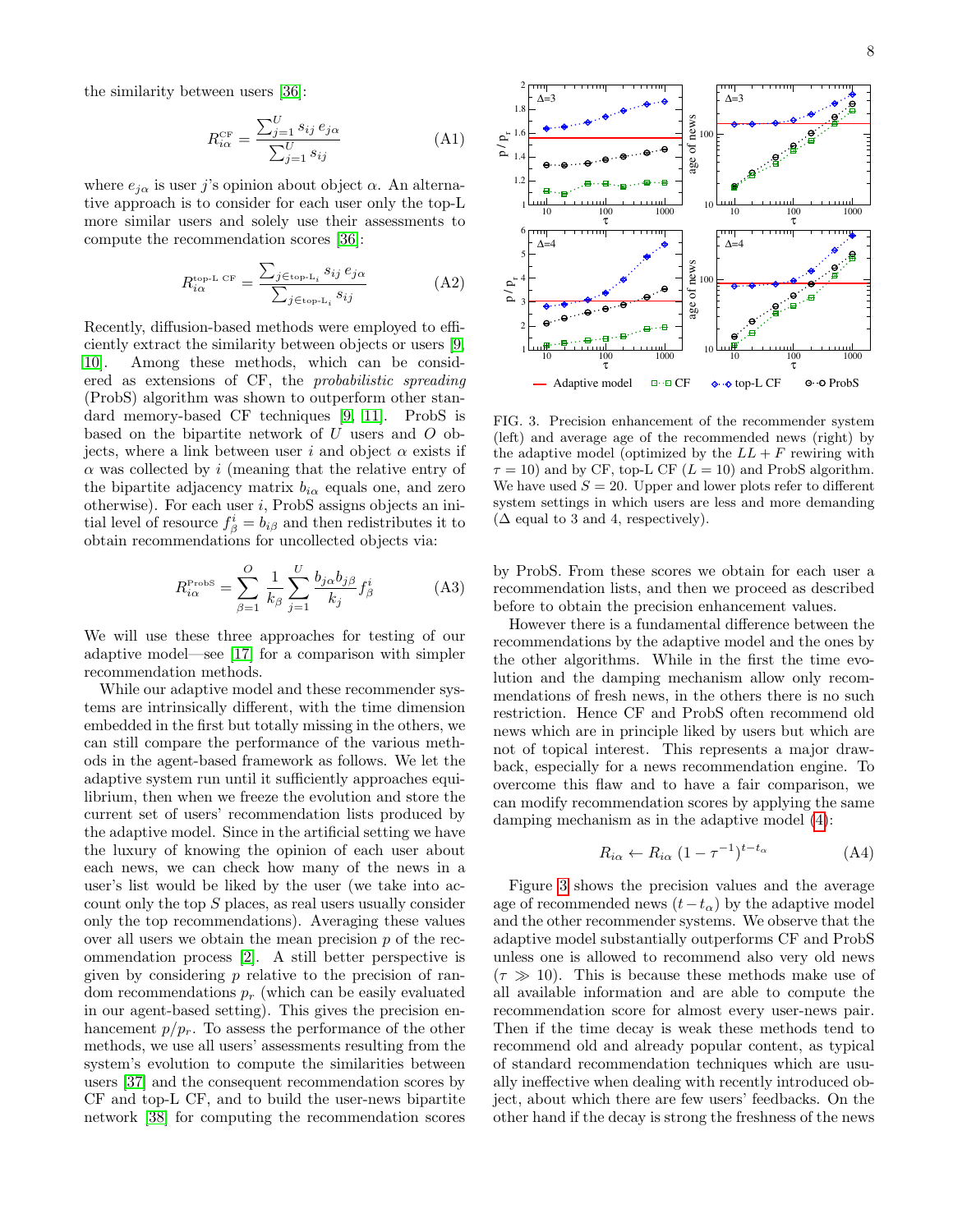becomes dominant over their recommendation scores, to the detriment of precision. Our model can instead produce very precise recommendations for fresh news. This is because the memory-based component (i.e. the similarity estimation) serves to select a few best information sources for each user, who act as her information filters. Then, given the resulting social network, users only get very precise recommendations, among which the most fresh emerge thanks to the damping mechanism. The importance of considering only recommendations coming from taste-mates is also reflected by the performance of top-L CF (which is very close to the one of the adaptive model for similar values of  $\tau$ —the top-L approach is in fact a global rewiring at each step followed by the filling of users' recommendation lists). The advantage of our model with respect to this last approach is that the local search rules for leaders' selection and the recommendations automatically resulting from the news spreading process overcome the limitations of top-L CF related to scalability and real-time performance [\[39\]](#page-9-36). In addition our model is naturally open to manual selection of leaders by users themselves, exploiting in this way social recommendation with all its benefits [\[12,](#page-9-10) [13\]](#page-9-11).

### <span id="page-8-0"></span>Appendix B: Assumptions of agent-based modeling

The agent-based model introduced in the previous section was very helpful for understanding how our adaptive system behaves. At the same time the complexity of its assumptions is such that it is not clear if the reported behavior is general or if it is parameter-dependent. Here we discuss the robustness of our results with respect to individual assumptions.

The first important point to clarify is that the observed features of the system do not depend on the number of users  $U$ . We run simulations of a 15-times bigger network with  $U = \binom{18}{8} = 43758$  and  $\Delta = 4$  and observe that the simple  $\tilde{L}\tilde{L} + F$  has again the same performance as the global search. Another important parameter is the number L of leaders per user, which regulates how many news a user receives and in general how many spreading directions there are in the system. Figure [4](#page-8-1) shows how the system behaves for different values of L. When L is small news propagate slowly and hardly reach their intended audience. This is why the system is not able to adapt well (users' rating histories do not overlap enough), and despite the fact that the rate of false positives is very low users end up reading also news that do not fit their interests. On the other hand if  $L$  is large news get a large audience but the system loses its filtering efficiency: there are many false positives that cause users to be unsatisfied. For a given system size, one can hence set  $L$  to a value which gives the best compromise between  $1-\alpha$  and  $1-\beta$ , which also results in a maximum of the approval fraction





<span id="page-8-1"></span>FIG. 4. Stationary values of approval fraction, average differences, reciprocity, clustering, specificity and sensitivity of the system for various numbers of leaders per user  $(L)$ .

news which spread over the network at a given time and the rate of news consumption by users. We set them in order to always have enough content in the system, so that users have access every time to diverse news and actually read news forwarded by others. However we observe that the system works reasonably well unless one of two possible situations arises. If the news circulating in the system are too few, users who are hungry for information will end up reading content that they won't like: no recommender system can work if there is too little choice. On the other hand, if the available news are too many then each user will read different news: there is too little information and thus the similarity values cannot be always evaluated properly—if such a situation occurs in reality, one might employ additional filtering to prevent these negligible effects. However also in this case neighboring users are likely to have some overlap of reading histories, hence local search methods can still be successfully employed.

 $\tau$  is the scale for the decaying of recommendation scores with time, and has to be set such that news can survive for enough steps to spread widely, allowing similarity values to be assessed reliably. Finally,  $\Delta$ , D and  $D_A$  determine how much users are demanding and how wide are their scopes of interest (see [\[17\]](#page-9-14) for a discussion on how the system's performance relates to these quantities), whereas,  $u$  is the frequency for link rewiring, which is set to an optimal value for having both effective recommendations and low computational complexity [\[19\]](#page-9-37).